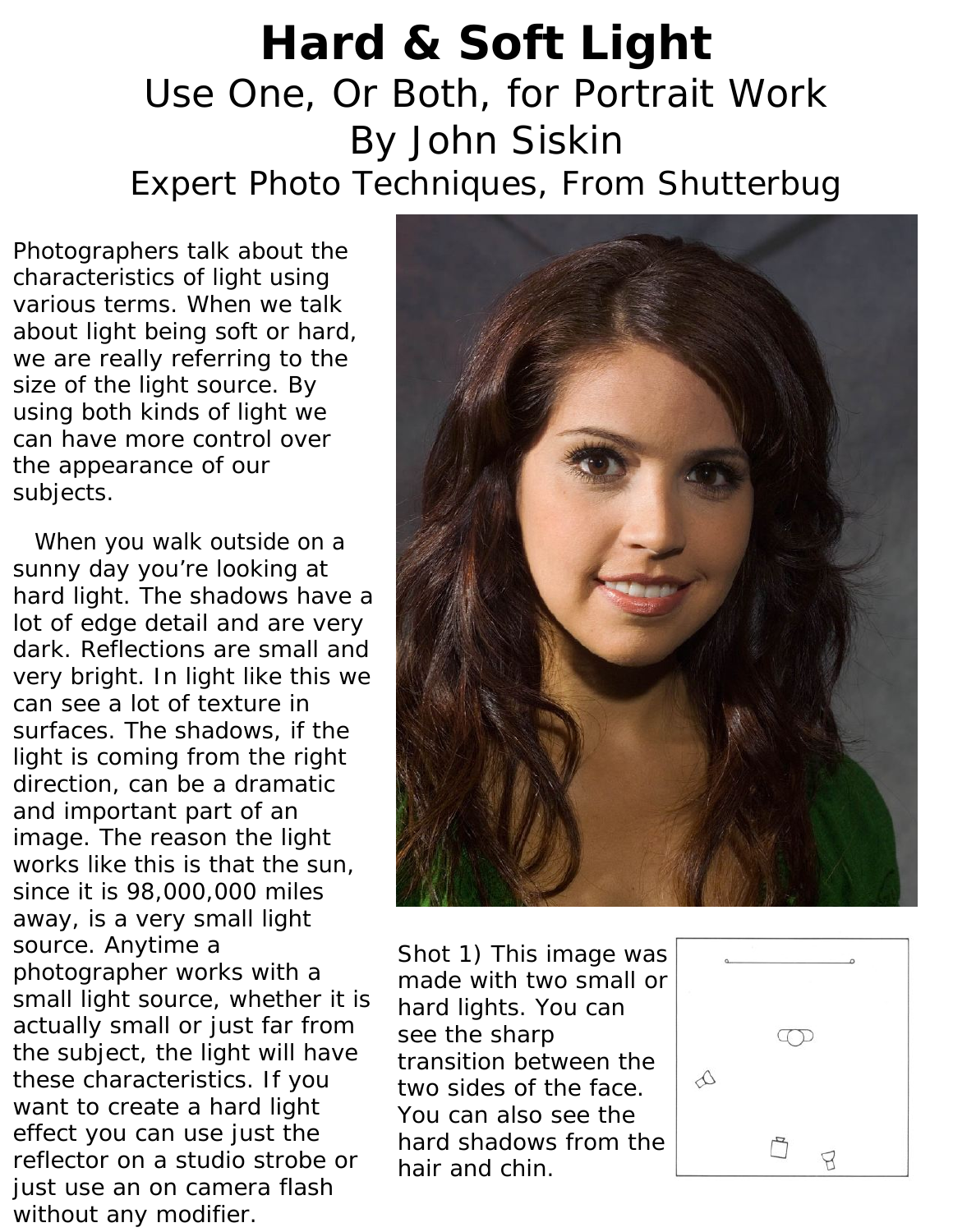Several tools help you to control the spread of a small light source: barn doors, snoots and grid spots are particularly useful at putting light into a particular place. Shot #1 shows an image made with just hard lights. You'll notice the strong shadows.

If you look at the light on an overcast day the quality of the light will be very different. There will be virtually no shadows and the light will seem directionless. Light like this is very forgiving; for instance on an overcast day wrinkles in a persons' skin will be much less noticeable. The reason is that light comes from all directions, so the shadows from one side of the sky are filled in by the light from the opposing side. Anytime you work with a large light source, whether it is an overcast sky or a large soft box, the light will have a long gradation from

highlight to shadow, if there are any shadows. The whole purpose of umbrellas, soft boxes and light panels is to make a small light source into a large light source. The key to using these tools effectively is to keep in mind that size is more important than shape. So a large soft box or a large umbrella will make softer light, at the same distance from the subject, than a smaller tool in the same place. I often use the umbrella and the light panel together in order to create a large soft even light. You can see the effect of one umbrella/light panel combination in shot #2.





*Shot 2) This shot was made with just one large light source. I used a light panel and an umbrella to make the light as smooth as possible. There is only soft shadowing and smooth gradation across the face.*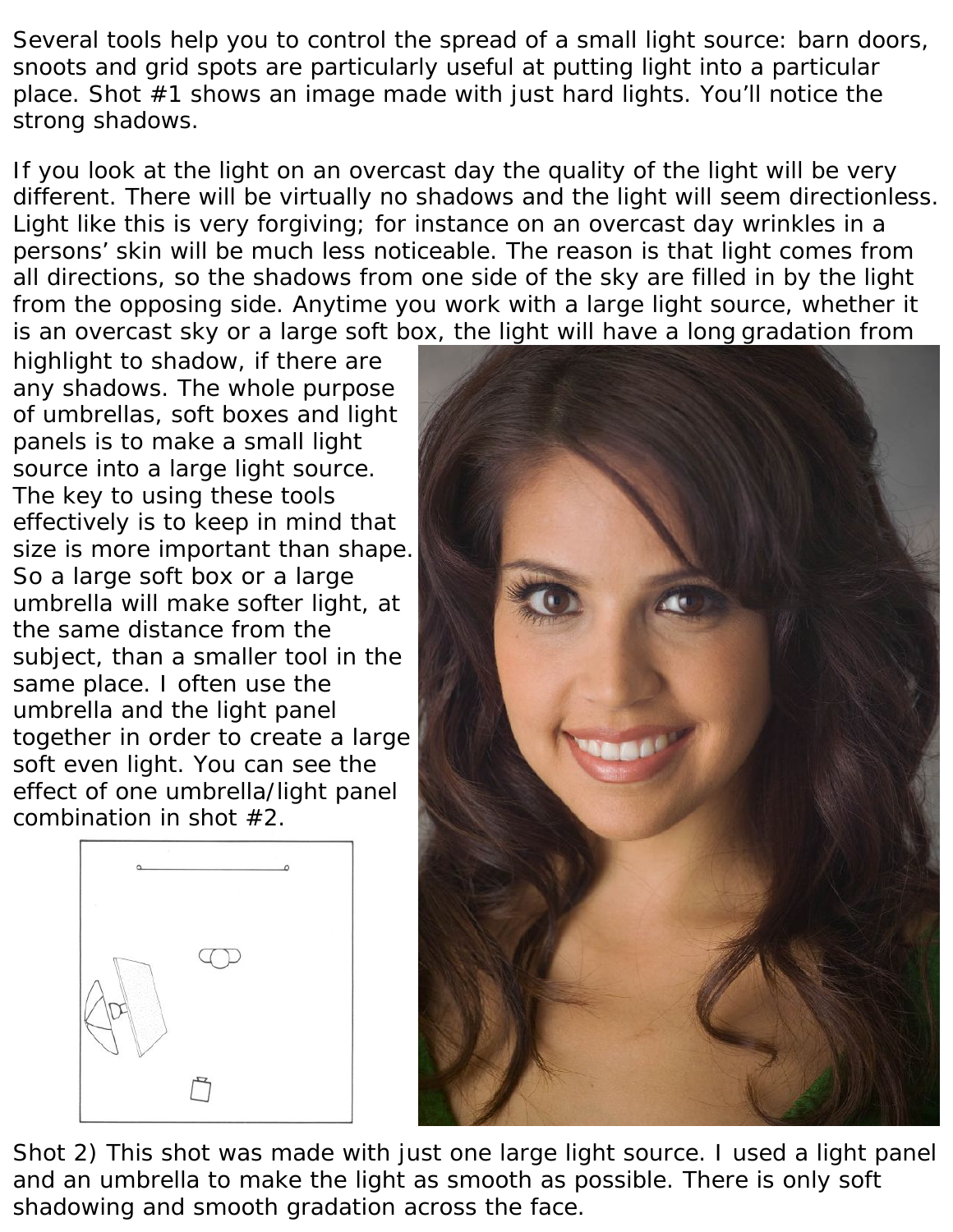You can see the placement of the tools in the diagram. This is a good light for simple quick projects, since it is so forgiving.

 My favorite way to light a person is to use both soft and hard light to flatter the face and still give it character. In shot #3 I used four lights to control the face and the background. You can check the placement of the lights in diagram 3 . The first light is the umbrella/light panel combination. This effectively creates the base of my image, giving me an overall soft light on the subject. Since the light is on camera left there is soft shadowing on the right side of the image. The combination of the umbrella and the light panel works like a 4X6 foot soft box, but gives me a little more variety of options, depending on the placement of the tools. One concern with this combination is that it does use a lot of light, so it helps to have powerful strobes.

 The second light for this project is a strobe with a snoot behind the subject. This light defines the left side of the subjects face and sweeps across the cheek. A snoot is basically an open pipe or tube attached over the strobe tube. It keeps the light from spilling onto things you don't want to light. I attached a warming filter over the end of the shoot to give the light a warm glow. You can see that the right side of the image, with the filter is warmer than the left side. By filtering the lights you can control the color on different parts of a subject rather than on the whole subject.

 Working with a snoot can be very difficult because placement is critical. When you use a large light source the subject is lit from every part of the light, but with a small or hard light, placement has to be just right. In this case, if the light had been, for instance, further from the camera, you would have had more light falling onto the hair, creating a shadow on the face. Often the best way to position a snoot is to turn off all other lights in the space so that you can really see the modeling light from the snoot.

 Next I used a small strobe, without any reflector at all, called a bare bulb, to build some sparkle in the eyes and lips. A large light source will give you a softer more diffused highlight, while this can be effective, it does lack the sparkle of a hard light. So I put a bare bulb right behind the camera. Once again I used a warm gel, as I wanted the sparkle, especially on the lips to have a warm glow. Using a bare bulb is easier than using a snoot, position just isn't really critical in a shot like this. In a shot where you are trying to place the highlights or reflections precisely you would need to give attention to placement of a bare bulb light.